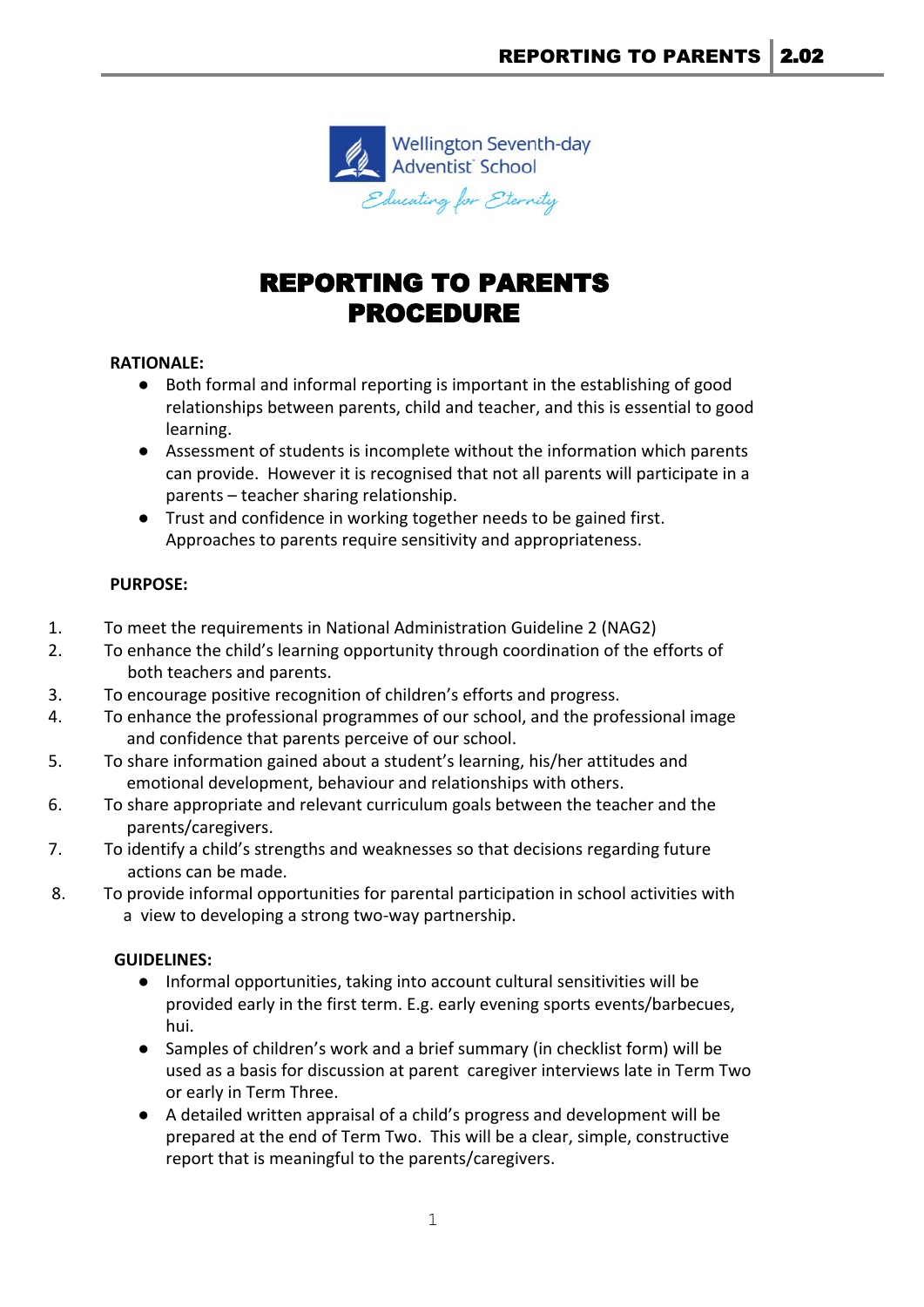- The parents/caregivers of pupils with special needs will be regularly invited to a multi-disciplinary conference allowing them to be involved in the evaluation and planning of future programmes.
- The parents/caregivers of the children involved in the Reading Recovery programme will be invited to view the programme enabling them to develop a greater understanding of the reading process.
- When a child is causing concern at school, their parents/caregivers will be contacted. In this way a plan of action can be formulated. Specialist services will be involved when necessary.
- If parents/caregivers are concerned over an issue, an open door policy is in action throughout the school.
- During the year many informal opportunities related to school/class activities arise (cultural show, trips, camps, special days, sports events). These are all good opportunities for parents/caregivers and teachers to interact.
- Teachers are encouraged to make frequent and informal contact with parents over both positive and challenging issues. In some cases, it may be appropriate to visit parents at home.
- Face to face communication can be more effective than written communication and will promote a feeling of mutual responsibility. For the progress and development of the children.
- Teachers should use a variety of methods when reporting to parents.

Reporting should:

- be brief and constructive,
- be positive in tone
- be responsive to cultural and language needs
- recognise student strengths and interests
- comment on attitudes, values, skills and knowledge
- inform clearly about actual student progress and achievement.
- be easily understood
- be presented in a professional and meaningful manner that is appropriate for the age and stage of the student.

### **REPORTING PROGRAMME**

- 1. Written reporting to parents two times each year.
	- A mid-year report with a focus on literacy and numeracy achievement aligned to the curriculum levels and a general comment covering other curriculum areas. Key competencies, Values and attendance will also be included.
	- An end-of-year report with achievement levels and comments on key curriculum areas, as well as Key Competencies, Values, attendance and a general comment.

 These will provide opportunities for two way communications between parents and teachers.

2. Student books and individual files are available to parents at the time of interviews or other requested times.